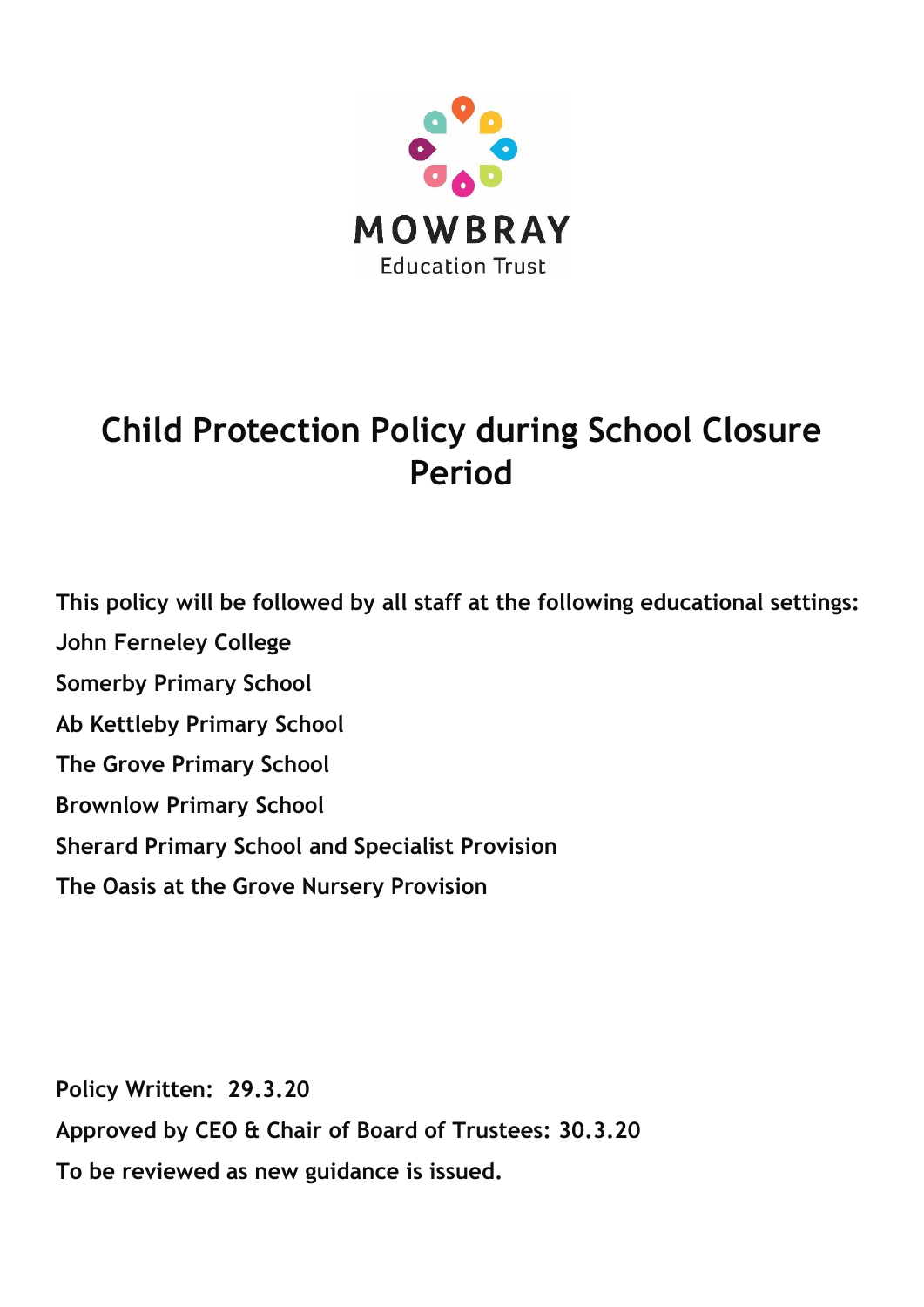**Where schools and colleges collaborate and children and/or staff from multiple settings are clustered in one place, the principles in [Keeping](https://www.gov.uk/government/publications/keeping-children-safe-in-education--2) children safe in [education](https://www.gov.uk/government/publications/keeping-children-safe-in-education--2) (KCSIE) and this guidance continue to apply. In particular, the school or college that is acting as the hub in the cluster should continue to provide a safe environment, keep children safe and ensure staff and volunteers have been appropriately checked and risk assessments carried out as required.** 

Mowbray Education Trust continue to abide by the principles set out in KCSIE 2019. This policy is to be used alongside the policies already in place at each setting but includes some key changes to ensure we are keeping pupils safe during a prolonged period of school closure.

Detailed below is the guidance from the Government around current Safeguarding practice. Headteacher have a responsibility to ensure that all staff have read and understood the policy and adhere to it regardless of which setting they are working in.

Whilst there does not need to be a DSL on site, there does need to be a single point of contact who will then liaise with nominated DSLs from other settings. This applies where staff on site have a concern about a pupil from any of our settings who is attending childcare provision. For the duration of school closure, this will be **Debbie Hynes** who can be contacted on:

Tel: 07540 303535

Email: [dhynes@sherardschool.org](mailto:dhynes@sherardschool.org)

Each setting has a responsibility to maintain communication and check well-being for identified vulnerable pupils. This communication should be recorded and, where concerns have been raised, plans need to be in place to follow these up whilst being mindful of the risks of any direct contact. See advice where appropriate.

Only staff who have been placed in the childcare setting by senior leaders should be present on site. This staffing will be kept to a minimum at all times. Any adults on site who are not scheduled to be there, should be challenged. Remain vigilant for staff not wearing Trust identification and ensure pupils are only handed over to known adults at the end of the day.

Each setting will remain in contact with social care for any pupils currently on a safeguarding or Child in Need plan. A member of staff will be available to attend virtual meetings and will seek to gain as much information as possible prior to any meetings.

Staff will be mindful of online safety for pupils and settings will post regular online safety guidance for parents / pupils as appropriate.

All other safeguarding protocols as set out in Trust safeguarding policies remain in place.

#### **Government Guidance**

KCSIE is statutory safeguarding guidance that schools and colleges should continue to have regard to as per their legislative duty and/or funding agreement requirements.

Whilst acknowledging the pressure that schools and colleges are under, it remains essential that as far as possible they continue to be safe places for children. This guidance supports governing bodies, proprietors, senior leadership teams and designated safeguarding leads (DSLs) so they can continue to have appropriate regard to KCSIE and keep their children safe. It suggests where schools and colleges might consider safeguarding policy and process differently when compared to business as usual.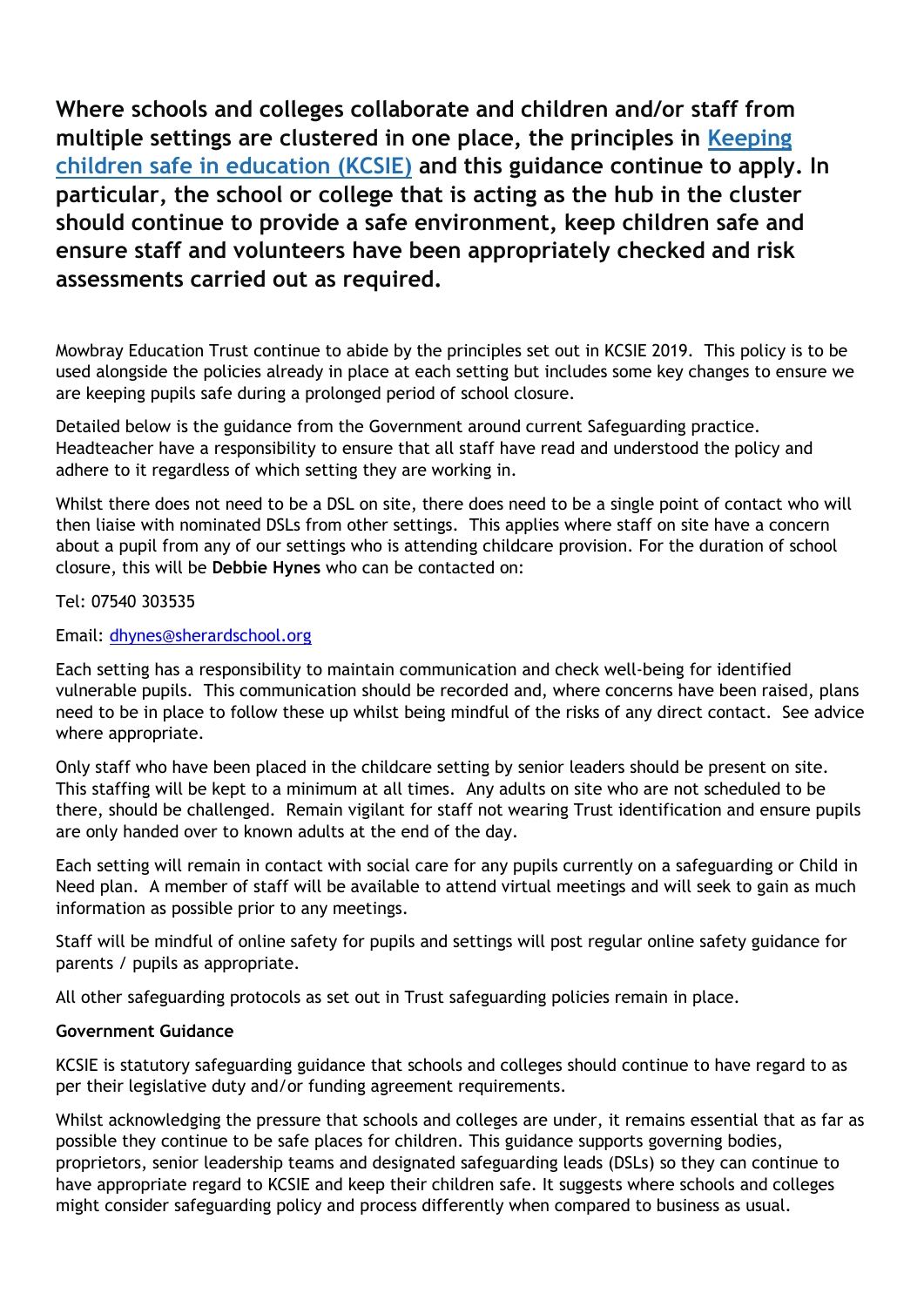The way schools and colleges are currently operating in response to coronavirus (COVID-19) is fundamentally different to business as usual, however, a number of important safeguarding principles remain the same:

- with regard to safeguarding, the best interests of children must always continue to come first
- if anyone in a school or college has a safeguarding concern about any child they should continue to act and act immediately
- a DSL or deputy should be available
- it is essential that unsuitable people are not allowed to enter the children's workforce and/or gain access to children
- children should continue to be protected when they are online

Schools and colleges should, as far as is reasonably possible, take a whole institution approach to safeguarding. This will allow them to satisfy themselves that any new policies and processes in response to COVID-19 are not weakening their approach to safeguarding or undermining their child protection policy.

# **Child protection policy**

Schools and colleges will have an effective child protection policy in place reflecting business as usual. It is likely that the policy will not accurately reflect new arrangements in response to COVID-19. It is important schools and colleges (led by a DSL or deputy, wherever possible) review and revise their child protection policy and keep it under review as circumstances continue to evolve. In some cases, a COVID-19 annex/addendum that summaries any key COVID-19 related changes might be more effective that rewriting and re-issuing the whole policy. This policy is to be considered an appendix to each setting's policy and will be amended as needed. Amongst other things the revised child protection policy should reflect:

- any updated advice received from the local 3 safeguarding partners
- any updated advice received from local authorities regarding children with education, health and care (EHC) plans, the local authority designated officer and children's social care, reporting mechanisms, referral thresholds and children in need
- what staff and volunteers should do if they have any concerns about a child
- the continued importance of all staff and volunteers acting and acting immediately on any safeguarding concerns
- DSL (and deputy) arrangements
- the continued importance for school and college staff to work with and support children's social workers and the local authority virtual school head (VSH) for looked-after and previously lookedafter children
- peer on peer abuse given the very different circumstances schools and colleges are operating in a revised process may be required for managing any report of such abuse and supporting victims (the principles as set out in part 5 of KCSIE should continue to inform any revised approach)
- what staff and volunteers should do if they have concerns about a staff member or volunteer who may pose a safeguarding risk to children (the principles in part 4 of KCSIE will continue to support how a school or college responds to any such concerns)
- any arrangements to support children the school or college are concerned about who do not meet the 'vulnerable' definition
- what arrangements are in place to keep children not physically attending the school or college safe, especially online and how concerns about these children should be progressed
- It is important that all staff and volunteers are aware of the new policy and are kept up to date as it is revised. The revised policy should continue to be made available publicly.
- Designated safeguarding leads (DSLs)
- The optimal scenario for any school or college providing care for children is to have a trained DSL or deputy available on site. It is recognised this may not be possible, and where this is the case there are 2 options to consider: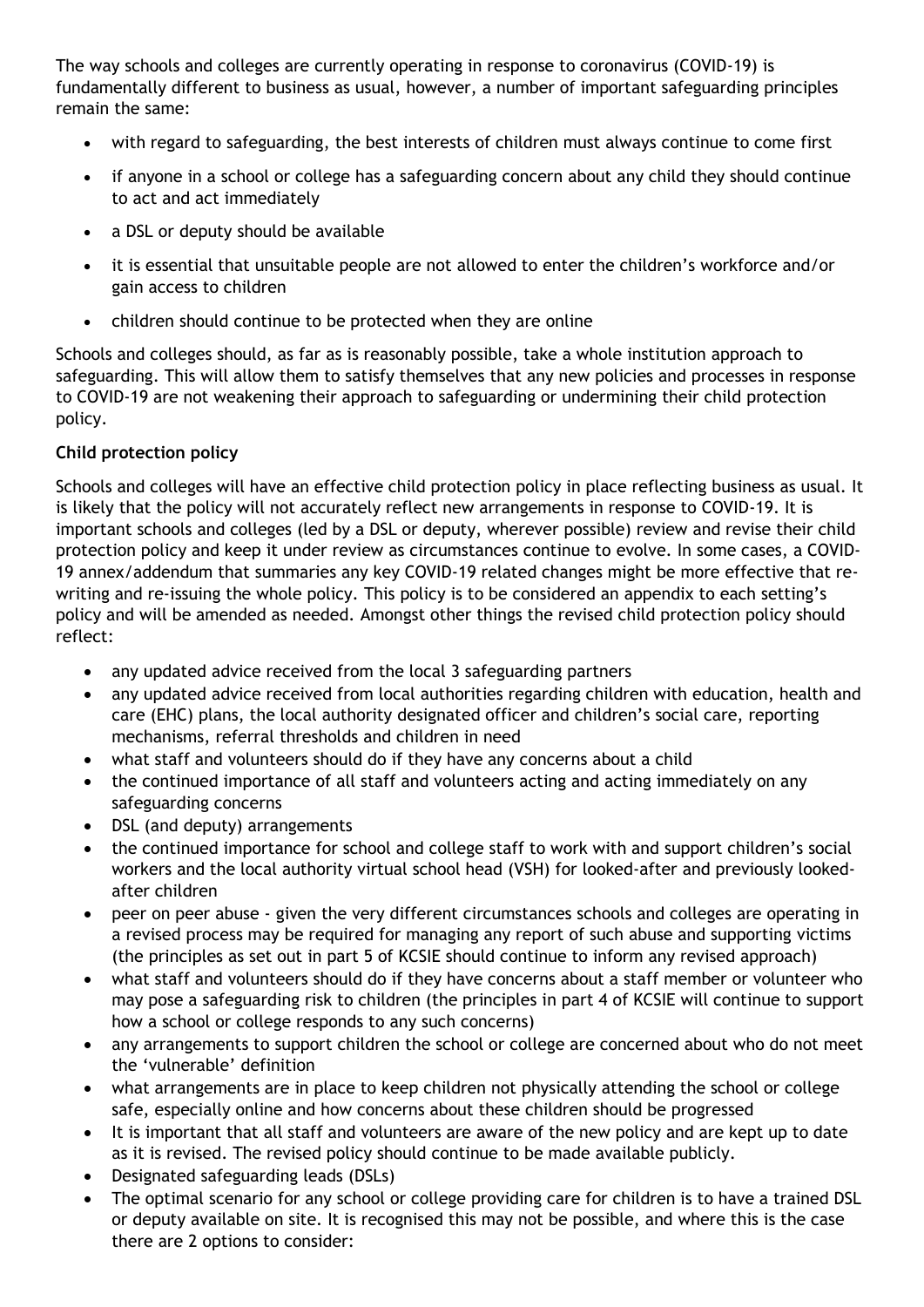- a trained DSL or deputy from the school or college can be available to be contacted via phone or online video - for example working from home
- sharing trained DSLs or deputies with other schools or colleges (who should be available to be contacted via phone or online video)

Where a trained DSL or deputy is not on site, in addition to one of the above options, the department recommend a senior leader takes responsibility for co-ordinating safeguarding on site. This might include updating and managing access to child protection files, liaising with the offsite DSL (or deputy) and as required liaising with children's social workers where they require access to children in need and/or to carry out statutory assessments at the school or college.

Whatever the scenario, it is important that all school and college staff and volunteers have access to a trained DSL or deputy and know on any given day who that person is and how to speak to them. (see above for details)

It is acknowledged that DSL training is very unlikely to take place during this period (although the option of online training can be explored). For the period COVID-19 measures are in place, a DSL (or deputy) who has been trained will continue to be classed as a trained DSL (or deputy) even if they miss their refresher training.

Every school and college will face unique challenges at this time. Where reasonably possible, the DSL (or deputy) should consider these in a child protection context and reflect them in the child protection policy as appropriate.

## **Staff training and safeguarding induction**

All existing school and college staff will already have had safeguarding training and have read part 1 of KCSIE. The important thing for these staff will be awareness of any new local arrangements so they know what to do if they are worried about a child.

Where new staff are recruited, or new volunteers enter the school or college, they should continue to be provided with a safeguarding induction. An up to date child protection policy (described above) will support this process as will part 1 of KCSIE.

The existing school and college workforce may move between schools and colleges on a temporary basis in response to COVID-19. The receiving school or college should judge, on a case-by-case basis, the level of safeguarding induction required. In most cases, the existing workforce will already have received appropriate safeguarding training and all they will require is a copy of the receiving setting's child protection policy, confirmation of local processes and confirmation of DSL arrangements.

#### **Children moving schools and colleges**

It will be important for any school or college whose children are attending another setting to do whatever they reasonably can to provide the receiving institution with any relevant welfare and child protection information. This will be especially important where children are vulnerable. For looked-after children, any change in school should be led and managed by the VSH with responsibility for the child. The receiving institution should be aware of the reason the child is vulnerable and any arrangements in place to support them. As a minimum the receiving institution should, as appropriate, have access to a vulnerable child's EHC plan, child in need plan, child protection plan or, for looked-after children, their personal education plan and know who the child's social worker (and, for looked-after children, who the responsible VSH is). This should ideally happen before a child arrives and, where that is not possible as soon as reasonably practicable. Any exchanges of information will ideally happen at DSL (or deputy) level, and likewise between special educational needs co-ordinators/named individual with oversight of SEN provision for children with EHC plans. However, it is acknowledged this may not always be possible. Where this is the case senior leaders should take responsibility.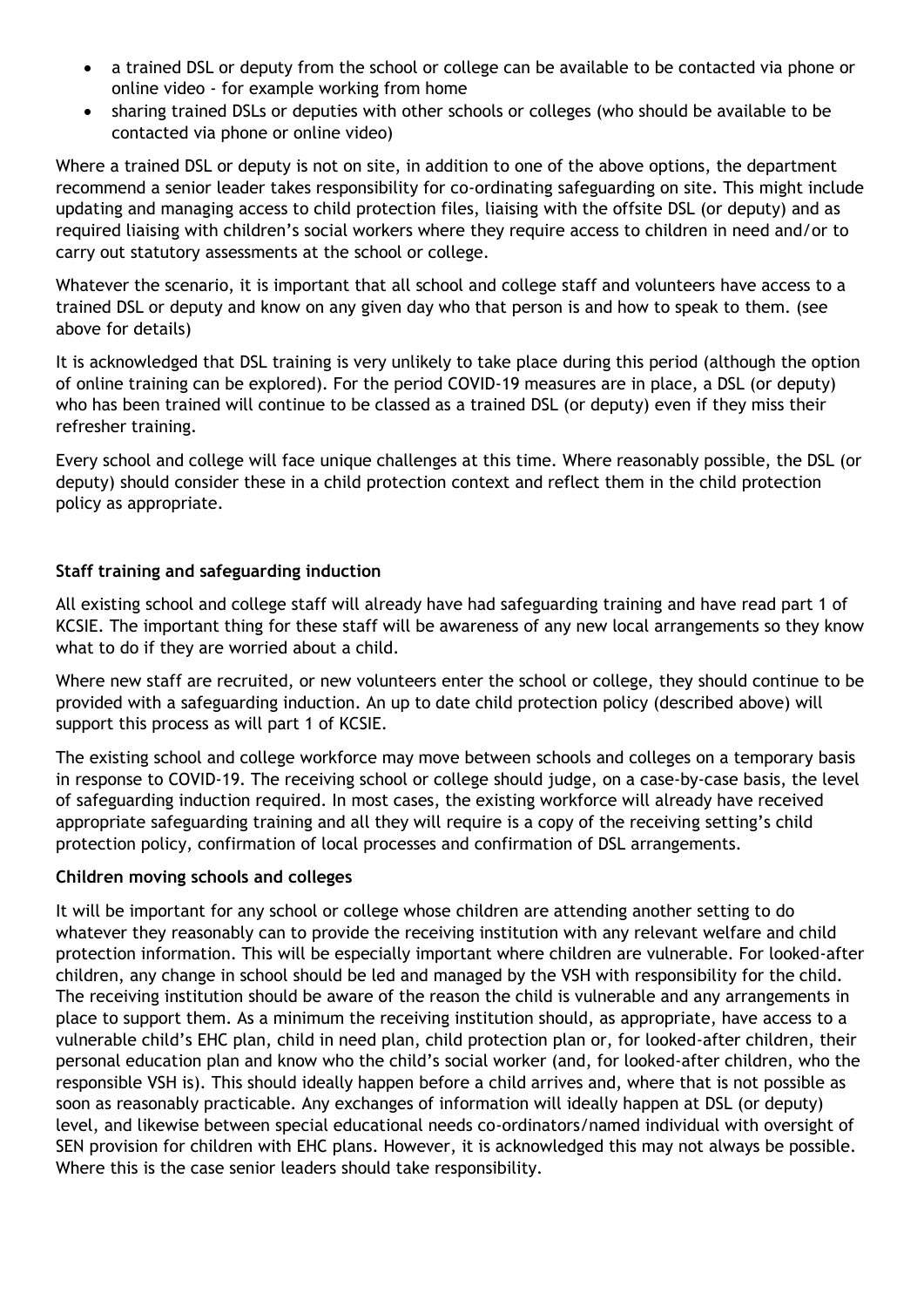Whilst schools and colleges must continue to have appropriate regard to data protection and GDPR they do not prevent the sharing of information for the purposes of keeping children safe. Further advice about information sharing can be found at paragraphs 76-83 of KCSIE.

### **Safer recruitment/volunteers and movement of staff**

It remains essential that people who are unsuitable are not allowed to enter the children's workforce or gain access to children. If schools and colleges are recruiting new staff, they should continue to follow the relevant safer recruitment processes for their setting, including, as appropriate, relevant sections in part 3 of KCSIE. In response to COVID-19, the Disclosure and Barring Service (DBS) has made changes to its guidance on standard and enhanced DBS ID checking to minimise the need for face-to-face contact.

Where schools and colleges are utilising volunteers, they should continue to follow the checking and risk assessment process as set out in paragraphs 167 to 172 of KCSIE. Under no circumstances should a volunteer who has not been checked be left unsupervised or allowed to work in regulated activity. For the duration of this school closure period, the Mowbray Education Trust will suspend all volunteer on site activity.

Regarding members of the school or college workforce already engaging in regulated activity and who already have the appropriate DBS check, there is no expectation that a new DBS check should be obtained where that member of the workforce temporarily moves to another school or college to support the care of children. The type of setting on the DBS check, for example a specific category of school, is not a barrier. The same principle applies if childcare workers move to work temporarily in a school setting. The receiving institution should risk assess as they would for a volunteer (see above). Whilst the onus remains on schools and colleges to satisfy themselves that someone in their setting has had the required checks, including as required those set out in part 3 of KCSIE, in the above scenario this can be achieved, if the receiving institution chooses to, via seeking assurance from the current employer rather than requiring new checks.

Schools and colleges must continue to follow their legal duty to refer to the DBS anyone who has harmed or poses a risk of harm to a child or vulnerable adult. Full details can be found at paragraph 163 of KCSIE.

Schools and colleges should continue to consider and make referrals to the Teaching Regulation Agency (TRA) as per paragraph 166 of KCSIE and the TRA's 'Teacher misconduct advice for making a referral. During the COVID-19 period all referrals should be made by emailing Misconduct.Teacher@education.gov.uk. All referrals received by the TRA will continue to be considered. Where referrals on serious safeguarding matters are received and it is deemed that there is a public interest in doing so consideration will be given as to whether an interim prohibition order (IPO) should be put in place. The TRA will continue to progress all cases but will not schedule any hearings at the current time.

Whilst acknowledging the challenge of the current environment, it is essential from a safeguarding perspective that any school or college is aware, on any given day, which staff/volunteers will be in the school or college, and that appropriate checks have been carried out, especially for anyone engaging in regulated activity. As such, schools and colleges must continue to keep the single central record (SCR) up to date as outlined in paragraphs 148 to 156 in KCSIE. The SCR can, if a school or college chooses, provide the means to log everyone that will be working or volunteering in a school or college on any given day, including any staff who may be on loan from other institutions. The SCR can also, if a school or college chooses, be used to log details of any risk assessments carried out on volunteers and staff on loan from elsewhere.

#### **Mental health**

Negative experiences and distressing life events, such as the current circumstances, can affect the mental health of pupils and their parents. Teachers should be aware of this in setting expectations of pupils' work where they are at home. The department is providing separate guidance on providing education remotely.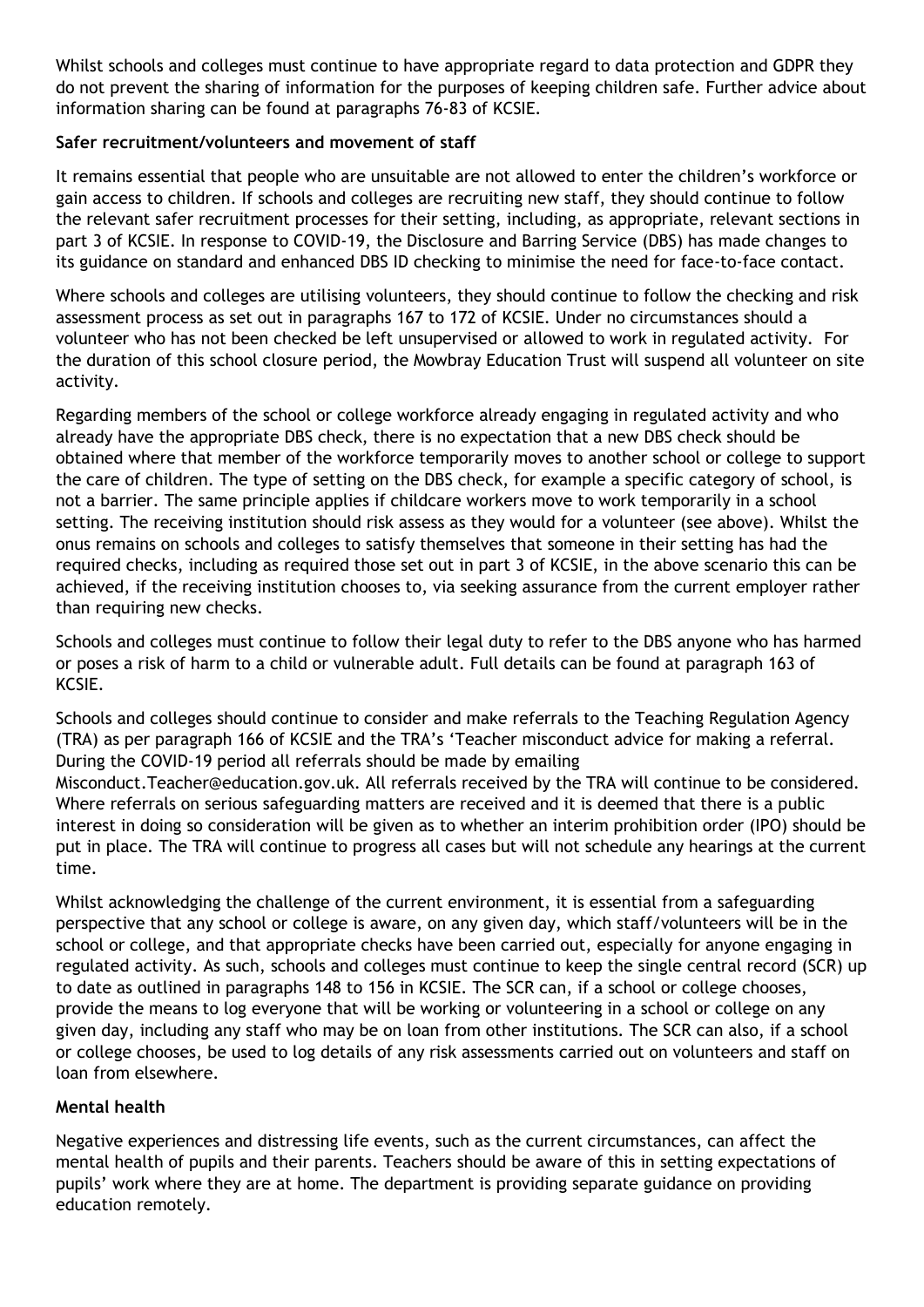Where they are providing for children of critical workers and vulnerable children on site, schools and colleges should ensure appropriate support is in place for them. Our guidance on mental health and behaviour in schools (which may also be useful for colleges) sets out how mental health issues can bring about changes in a young person's behaviour or emotional state which can be displayed in a range of different ways, and that can be an indication of an underlying problem. Support for pupils and students in the current circumstances can include existing provision in the school (although this may be delivered in different ways, for example over the phone) or from specialist staff or support services. You can ready the guidance on mental health and behaviour in schools.

## **Online safety in schools and colleges**

It will be more important than ever that schools and colleges provide a safe environment, including online. Schools and colleges should continue to ensure that appropriate filters and monitoring systems (read guidance on what "appropriate" looks like) are in place to protect children when they are online on the school or college's IT systems or recommended resources. Schools and colleges should consider who in their institution has the technical knowledge to maintain safe IT arrangements. Schools and colleges should also consider what their contingency arrangements are if their IT staff become unavailable.

The UK Council for Internet Safety provides information to help governing boards and proprietors assure themselves that any new arrangements continue to effectively safeguard children online.

The UK Safer Internet Centre's professional online safety helpline also provides support for the children's workforce with any online safety issues they face. Local authorities may also be able to provide support.

# **Children and online safety away from school and college**

All schools and colleges should be doing what they reasonably can to keep all of their children safe. In most cases, the majority of children will not be physically attending the school or college. It is important that all staff who interact with children, including online, continue to look out for signs a child may be at risk. Any such concerns should be dealt with as per the child protection policy and where appropriate referrals should still be made to children's social care and as required the police.

The department is providing separate guidance on providing education remotely. It will set out 4 key areas that leaders should consider as part of any remote learning strategy. This includes the use of technology. Recently published guidance from the UK Safer Internet Centre on safe remote learning and from the London Grid for Learning on the use of videos and livestreaming could help plan online lessons and/or activities and plan them safely.

All schools and colleges should consider the safety of their children when they are asked to work online. The starting point for online teaching should be that the same principles as set out in the school's or college's staff behaviour policy (sometimes known as a code of conduct). This policy should amongst other things include acceptable use of technologies, staff pupil/student relationships and communication including the use of social media. The policy should apply equally to any existing or new online and distance learning arrangements which are introduced. Schools and colleges should, as much as is reasonably possible, consider if their existing policies adequately reflect the new reality of so many children (and in some cases staff) working remotely online. As with the child protection policy, in some cases an annex/addendum summarising key COVID-19 related changes may be more effective than rewriting/re-issuing the whole policy. The principles set out in the guidance for safer working practice for those working with children and young people in education settings published by the Safer Recruitment Consortium may help schools and colleges satisfy themselves that their staff behaviour policies are robust and effective. In some areas schools and colleges may be able to seek support from their local authority when planning online lessons/activities and considering online safety.

Schools and colleges should ensure any use of online learning tools and systems is in line with privacy and data protection/GDPR requirements.

An essential part of the online planning process will be ensuring children who are being asked to work online have very clear reporting routes in place so they can raise any concerns whilst online. As well as